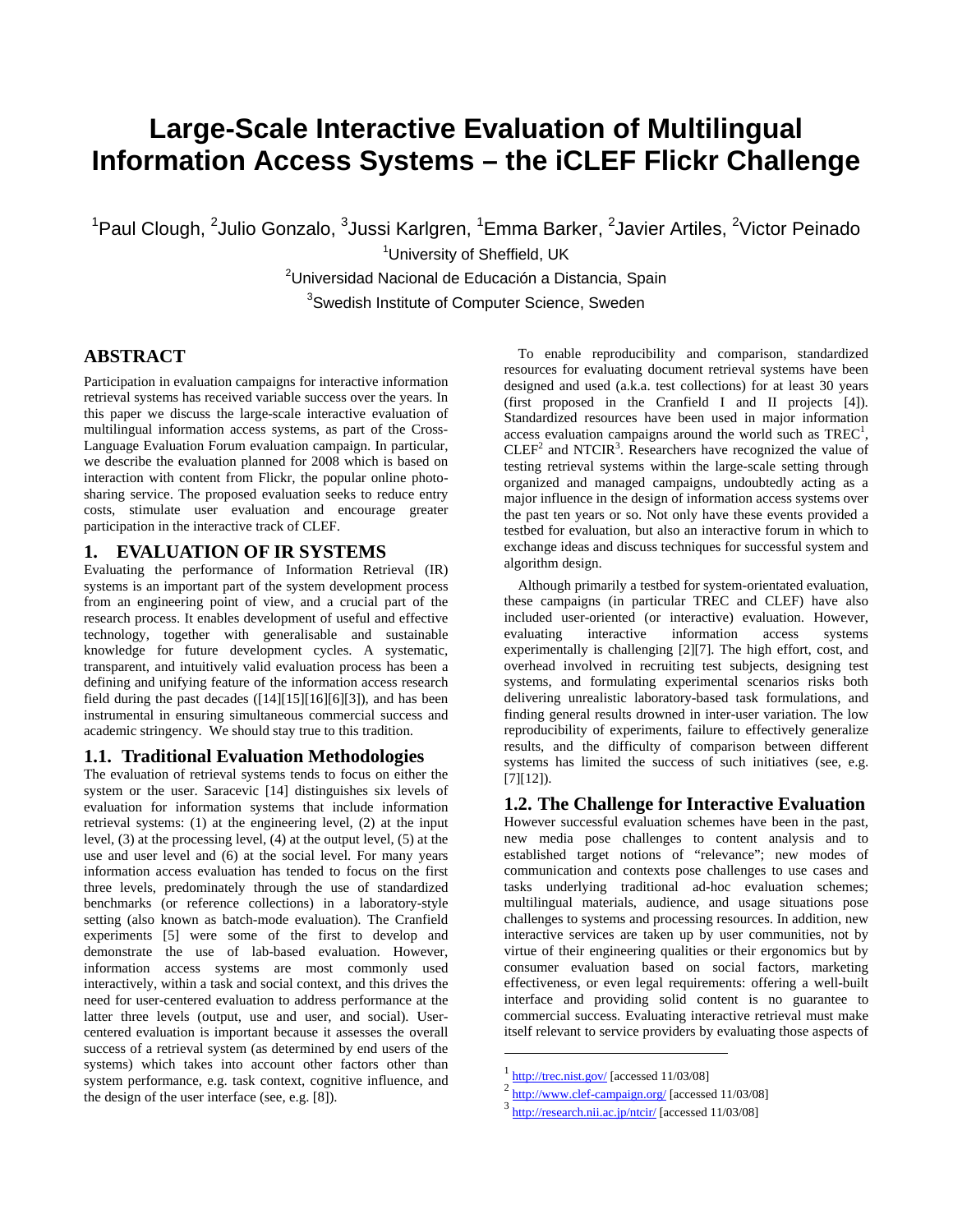interaction that are most crucial for the task a system is designed for: if the system has no underlying task model it must acquire one to be valuable. Traditional ad-hoc evaluation schemes have had an implicit use case and task model which does not necessarily carry over to new situations.

The next generation of evaluation methodologies must take into account not only changes in the underlying content, but the varying user base and societal and contextual factors surrounding the usage under study. How might we find a task that allows us to evaluate interactive retrieval, using multimedial and multilingual data, possibly not in a standard collection, affording the potential to model new settings, new contexts, new tasks with large enough numbers of users to transcend inter-user noise, with a minimal amount of administrative overhead, and yet provide generalisable, intellectually appealing, and potentially interesting and useful results?

#### **2. EVALUATING MULTILINGUAL IR**

Multilingual information retrieval (MLIR) describes the situation in which a user searches for information in a language different from the query (see, e.g. [9]). Multilingual information retreival can be thought of as a combination of machine translation and traditional monolingual information retrieval. Most research has focused on locating and exploiting translation resources with which the user's search requests or target documents (or both) are translated into the same language. Campaigns such as the Cross Language Evaluation Forum (CLEF) [13)] and the Text REtrieval Conference (TREC) [2][17] multilingual track have helped encourage and promote international research, as well as create standardised resources for evaluating multi-lingual information access approaches.

## **2.1. Interactive CLEF (iCLEF)**

The CLEF interactive track ( $iCLEF<sup>4</sup>$ ) has been devoted, since 2001, to the study of Cross-Language Information Retrieval from a user-centered perspective. The aim has always been to investigate real-life cross-language searching problems in a realistic scenario, and to obtain indications on how best to aid users in solving them (see, e.g. [11]). Multilingual information retrieval is particularly interesting from an interactive point of view, because the need for search assistance is substantially higher than in monolingual information retrieval: normally, the user can quickly adapt to the system's modus operandi, but not to an unknown target language.

iCLEF experiments have investigated the problems of foreign-language text retrieval, question answering and image retrieval, including aspects such as query formulation, translation and refinement, document selection and document examination. The focus has always been on improving the outcome of the process in terms of a classic notion of relevance (documents meeting an information need that prompted a query), and the target collection (except for image search experiments) has always consisted of news texts in languages foreign to the user. Finally, the task has always involved the comparison of a reference system with a contrastive system, combining users, topics and systems with a Latin-Square design to detect system effects and filter out other effects (as used within the Interactive TREC track [7]).

**Table 1: iCLEF task goals and participation (2001-2006).** 

| Year | <b>Task</b>        | Goal                                                           | Groups               |
|------|--------------------|----------------------------------------------------------------|----------------------|
| 2001 | Ad-hoc             | Document selection                                             | 3                    |
| 2002 | Ad-hoc             | Document selection, query<br>formulation $\&$<br>reformulation | 5                    |
| 2003 | Ad-hoc             | <b>Full Cross-Language</b><br>search                           | 5                    |
| 2004 | OА                 | Full Cross-Language OA                                         | 5                    |
| 2005 | Image<br>search/OA | Full Cross-Language QA /<br>known-item image search            | 5 (2 image; 3<br>QA) |
| 2006 | Image<br>search    | open                                                           | 3                    |

Table 1 shows the progression of iCLEF since 2001. Overall, participation has always been low, with a high of 5 participating groups; a low of 3 groups. Although iCLEF in only a few years of activity has established the largest collected body of knowledge on the topic of interactive cross-language information retrieval, the experimental setup has proven limited in certain respects:

- The search task itself is unrealistic: news collections are comparable across languages, and most of the pertinent information tends to be available in the user's native language. Therefore, why would a user search for this information in an unknown language?
- The target notion of "relevance" does not cover all aspects that make an interactive search session successful (e.g. other factors could include satisfaction of results, usability of the interface itself, and the system's response time).
- The Latin-Square design imposes heavy constraints on the experiments, making them costly and with a limited validity (the number of users is necessarily limited, and statistically significant differences are hard to obtain).

## **2.2. Moving to Flickr**

In order to overcome these limitations, the iCLEF track moved to a new pilot framework in 2006 [4] [10]: we decided to use the publicly available (and immensely popular) photo-sharing service Flickr<sup>5</sup> as the target collection. This is an inherently multi-lingual database through its lively tagging and commenting features, and it has the potential to offer a range of challenging and realistic multilingual search tasks for interactive experimentation. Although the database is in constant evolution – something which compromises reproducibility – the Flickr search API allows specifying timeframes (e.g. search images uploaded in the period 2004-2007), which permits defining a more stable dataset for experiments.

## **2.3. The Experience of iCLEF2006**

Besides moving to Flickr as the target database, in 2006 we took the following additional decisions:

1. To lower the threshold of entry to the evaluation campaign, we offered a standard multi-lingual interface which various

l

l

http://nlp.uned.es/iCLEF/ [accessed 11/03/08]

 $<sup>5</sup>$  http://www.flickr.com [accessed 11/03/08]</sup>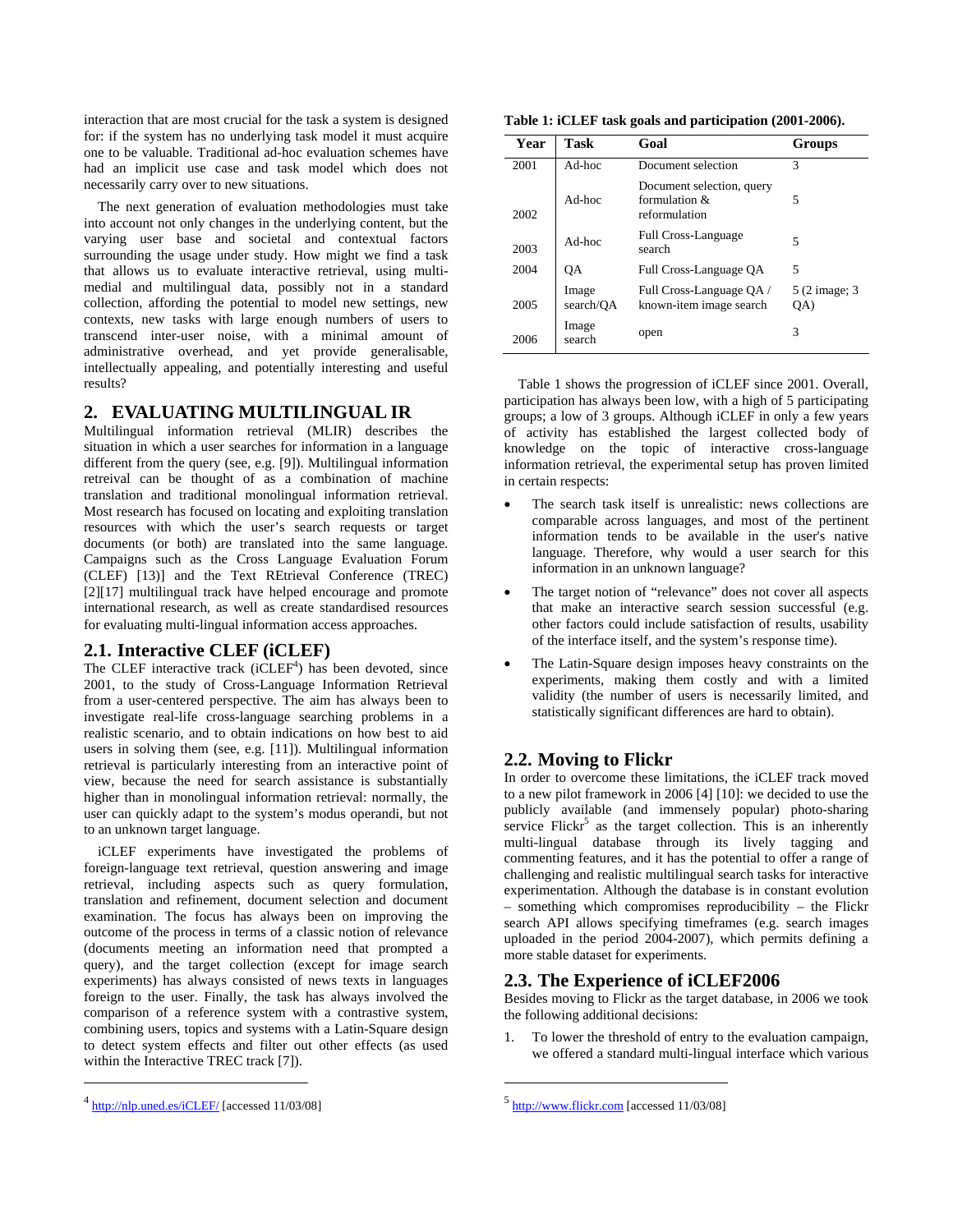research sites can use to explore whatever features of interaction they are most interested in. The interface provides a (baseline) term translation service and a finegrained log of user actions.

- 2. We designed three different search tasks: known-item search (find this image), topical search (find as many pictures as possible around this topic), and text illustration (find good images to illustrate this text). The illustration task naturally provides a search scenario where evaluation has to go beyond the traditional notion of topical relevance.
- 3. We did not impose any evaluation methodology on the participants. Being a novel evaluation scenario, we wanted to involve iCLEF participants in the exploration of novel evaluation methodologies as a key part of the campaign. This made the 2006 a collaborative exercise on how to study interactive issues in cross-lingual multi-medial information access.

Whilst we found enthusiastic support from the potential participants (fourteen groups signed up for the task), only three sites actually participated in the final evaluation (the three organizing groups themselves). We found that while the freedom of the task appeared to be attractive at first sight, the entry threshold was still too high: building an interface and designing an experiment proved too costly and the open design provided too little support for newcomers. In addition, we found that the submission schedule used in other CLEF tracks collapses with iCLEF due to the inherent time-consuming nature of implementing a user interface and running interactive experiments.

As in previous iCLEF editions, there was valuable knowledge acquired, but little participation from the research community. It can be concluded that, similar to Interactive TREC, the interactive CLEF task has not been as successful as the labbased system-orientated tasks. Possible reasons for this include:

- Considering users is just not seen as important in information retrieval evaluation (compared to systemoriented evaluation).
- The large-scale setting of an evaluation campaign is simply ill-suited to interactive evaluation.
- Performing user experiments is time-consuming and difficult and little gain is seen for it (e.g. lack of generality and difficulty in comparing results).
- Developing efficient algorithms for information access is considered more important than user-orientated issues.
- System-orientated is well-understood; user-orientated evaluation is less clear and requires a deeper understanding (e.g. in the experimental design).

## **2.4. Remedies for iCLEF2008**

One of the main limitations of iCLEF 2006 was that, although we moved into a realistic multilingual search setting, the experiment designed still did not facilitate having large-scale user logs. All three experiments employed less than 30 users that had to be recruited, trained, monitored and controlled. In 2008 we decided to concentrate on collecting user logs at a larger scale, and let participants concentrate on mining such logs to

gain more knowledge about how users behave when they need to search in unfamiliar languages.

To be able to harvest a substantially larger set of search sessions, we decided to implement a single, basic multilingual search interface for Flickr, and make it available in the web for anyone. To attract – and specially to keep - potential users, we have made the search task a game. The basic task is simple: finding a given image (the user is shown a picture) in Flickr. Finding more images improves the user ranking in a "Hall of Fame". Note that this is a fully multilingual task: the image to be found can be annotated in any (or several) of the target languages, and the user does not know a priori which is the case.

This was modeled on the success of the ESP game for labeling images [1] and thought to increase interest in the task for both participating groups and their subjects. The entry costs of iCLEF2006 were clearly still too high, therefore for 2008 we provide groups with an experimental design, but still allow open extension for groups to adapt the design for their own investigations. As the evaluation has moved to Flickr/Web users, participants now have something in common with the subjects they recruit, therefore are more likely to be a captive set of subjects. Finally, to allow for the timing differences of running an interactive evaluation task, we have adjusted the deadlines of the standard iCLEF calendar, giving participants more time to run and analyse their experiments.

## **3. THE iCLEF2008 TRACK**

We now describe the iCLEF track for 2008 in terms of what the organizers provide to participating groups, and what the groups must do.

## **3.1. Data and Resources**

The organizers of iCLEF are providing the following to participants in 2008:

#### *3.1.1.Task definition*

The task for 2008 is known-item image retrieval based on photos from Flickr: the user is given an image, and the goal for them is to find the image again from Flickr. The advantage of this kind of search task is that it has clear goals for the user, it has a clearly defined measure of success (the image is either found or not) and whilst searching for the required image, users will invoke different (and potentially interesting) search patterns. The user does not know in advance in which languages the image is annotated; therefore searching in multiple languages is essential to successfully find the images. The task is organised as a game: the more images found, the higher users (and user groups) will be ranked. Section 3.3 describes in more detail the selection of topics and example images.

## *3.1.2.Default MLIR front-end to Flickr*

We have designed and implemented a multilingual information retrieval interface to Flickr with the following functionalities (shown in Figure 1.):

- Multilingual search: query in one language, get search results in up to six languages (English, Spanish, French, Italian, Dutch and German).
- Term-to-term translations between six languages (English, Spanish, German, French, Dutch and Italian) using freely available dictionaries (taken from http://xdxf.revdanica.com/down/).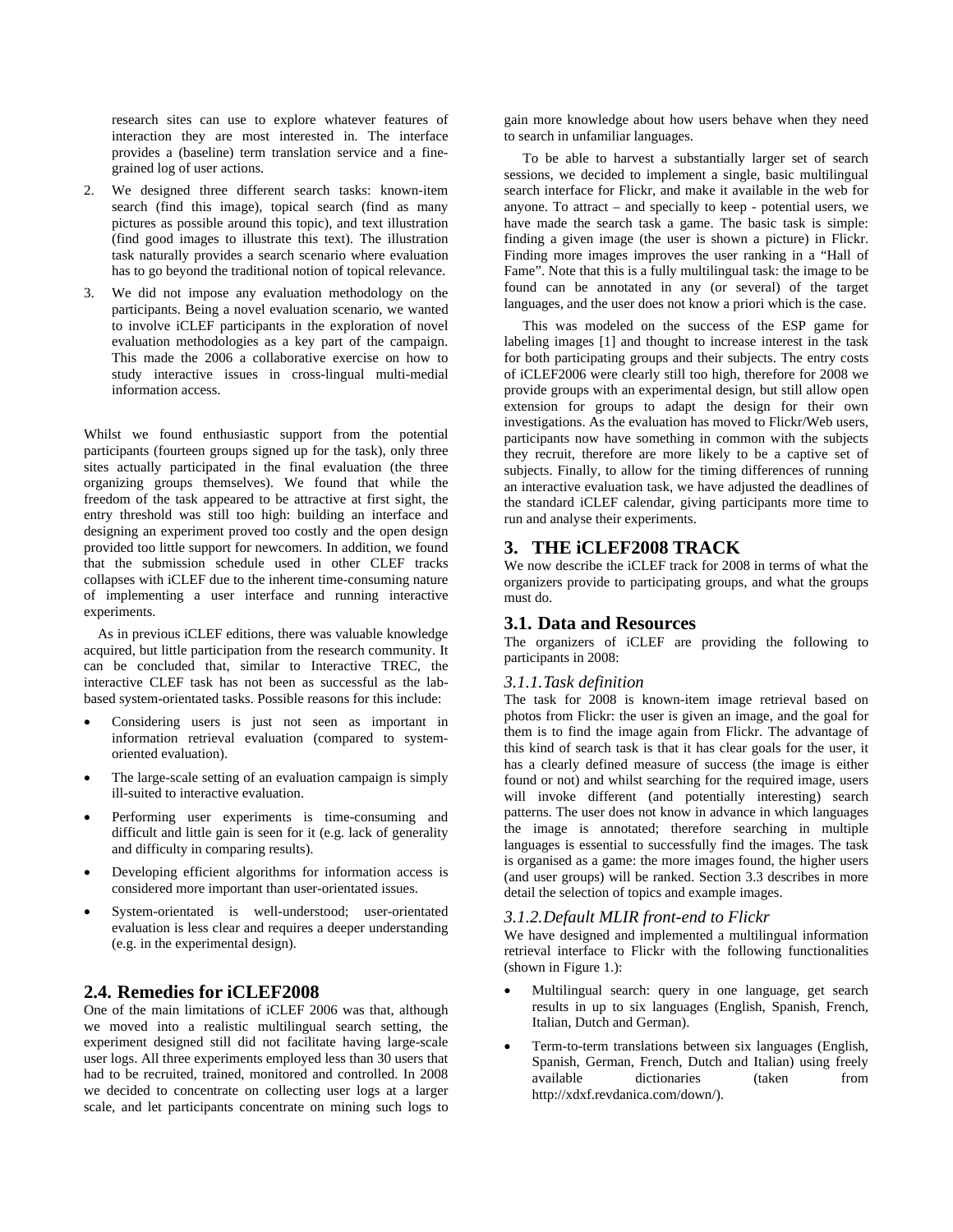- Selection of "best" target translations according to (i) presence in the Flickr *related terms* for the query, which often include target-language terms because they co-occur with the query terms in images annotated in multiple languages, something which is not unusual in the Flickr database; and (ii) string similarity between the source and target words. This was included because the free dictionaries used did not have information about the most frequent sense/translation.
- Enables user to pick/remove translations, and add their own translations (which go into a "personal dictionary"). We did not provide back-translations to support this process, in order to study correlations between target language abilities (active, passive, none) and selection of translations.
- Provision of search suggestions (Flickr related terms plus tags from displayed images).
- Control over the game-like features of the task: flow of images, users ranking, etc.

Note that we did not intend to provide the best possible crosslanguage assistance to search the Flickr collection. Our intention was to provide a rather standard, baseline interface where we can get information from users' behavior which is not too much dependent on a particular interface idiosyncrasy.

|                                 | CLLF 2007 - Multilingual Image Search using Flicks                                                                                                           |        |                                            |                       | (2) [2] - mm - 2 Eage - 23 Tools - |
|---------------------------------|--------------------------------------------------------------------------------------------------------------------------------------------------------------|--------|--------------------------------------------|-----------------------|------------------------------------|
| Find this image                 | monological multilequal                                                                                                                                      |        | p.d.clough@sheffield.ac.uk   My<br>profile | 1 Show<br>and ranking | Help 1 Logard                      |
|                                 | shoe beach                                                                                                                                                   | Search |                                            |                       |                                    |
|                                 | English<br>aboe<br>beach                                                                                                                                     |        |                                            |                       |                                    |
|                                 | Doutch<br>schulu strand                                                                                                                                      |        |                                            |                       |                                    |
|                                 | Español<br>lugar playa                                                                                                                                       |        |                                            |                       |                                    |
| Remaining time                  | Français<br>soulier plage<br><b>Italiano</b><br>scarpa lido                                                                                                  |        |                                            |                       |                                    |
| 04:44                           | Netherlander schoen strand                                                                                                                                   |        |                                            |                       |                                    |
|                                 | I write in<br>translate my guery into                                                                                                                        |        |                                            |                       |                                    |
| Latin up. Next inage.<br>class. | - Deu Eng Esp Fra Ita Net<br>English                                                                                                                         |        |                                            |                       |                                    |
|                                 | Search results 1-20 of 500 for shoe beach                                                                                                                    |        |                                            |                       |                                    |
|                                 | You also might want to by with shoes, foot, feet, black, converse, red, leg, white, blue, bw  [show all]<br>Schuhe am Strand<br>beach, strand, shoes, schuhe |        |                                            |                       |                                    |
|                                 | Der Strand von Veracruz                                                                                                                                      |        |                                            |                       |                                    |
|                                 | beach strand mexico plays versions: blogbackground                                                                                                           |        |                                            |                       |                                    |
|                                 | <b>Hot Sand</b>                                                                                                                                              |        |                                            |                       |                                    |
|                                 | chile summer beach del strand mar sand shoes vila sommer playa arena verano schuhe.<br>zapatilas, pidci<br>×                                                 |        |                                            |                       |                                    |

**Figure 1: The iCLEF2008 interface.** 

#### *3.1.3.Experiment customization*

In addition to harvesting search logs, we also offer this interface for groups interested in performing their own experiments with selected types of users, and we provide support for customization of the interface.

#### *3.1.4.Generation of search logs*

Search logs will be generated from the interface. We will focus on two user groups: (i) CLEF participants, which will be asked to play the Flickr game (the best team will receive an award at CLEF 2008), and (ii) Flickr/Web users at large. The game will be publicized in order to get a substantial amount of usage information.

The idea of using CLEF researchers as a user group is not simply a matter of convenience: we believe that few cross-

lingual information retrieval researchers have actually experienced cross-language search tasks as users, and the exercise we propose might broaden their vision of cross-lingual information retrieval research.

# **3.2. Participating in the Track**

Participants in iCLEF2008 can essentially do two tasks: analyse log files based on all participating users (which is the default option) and perform their own interactive experiments with the interface provided by the organization. CLEF individuals will register in the interface as part of a team, so that a ranking of teams can be produced in addition to a ranking of individual users.

#### *3.2.1 Generation of search logs*

Participants can mine data from the search session logs, for example looking for differences in search behaviour according to language skills, or correlations between search success and search strategies.

#### *3.2.2 Interactive experiments*

Participants can recruit their own users and conduct their own experiments with the interface. For instance, they could recruit a set of users with passive language abilities and another with active abilities in certain languages and, besides studying the search logs, they could perform observational studies on how they search, conduct interviews, etc.

## **3.3. Topic Selection**

In total, 180 example images will be available within the system for users to find (30 images in each language set: German, Spanish, English, French, Italian and Dutch). Classification of the language of an image is based on the "main" language of an image's text and tagset. Rather than select images randomly from Flickr, we wanted to maintain some element of experimental control and topic variation. The following points were considered during selection of the images:

- There should be sufficient text/tags accompanying an image to facilitate the task (i.e. we required "rich" text where possible).
- Ideally we wanted diverse topics in the test set and required roughly equivalent subject/topics in the different language groups, so the aim was to get at least one instance of a subject/topic group, for each of the language sets.
- When collecting images in different languages but with the same subject/topic, we aimed to find images with a similar visual perspective.
- The known item task must not be too hard: queries for finding images were manually recorded and an independent search carried out to check the images are not too hard to find.

Figure 2 shows example images from the current set of topics. As can be seen, these vary in aspects such as subject (topical content of an image), visual content, orientation, activity depicted in the image, and visual perspective (e.g. close-up, long distance).